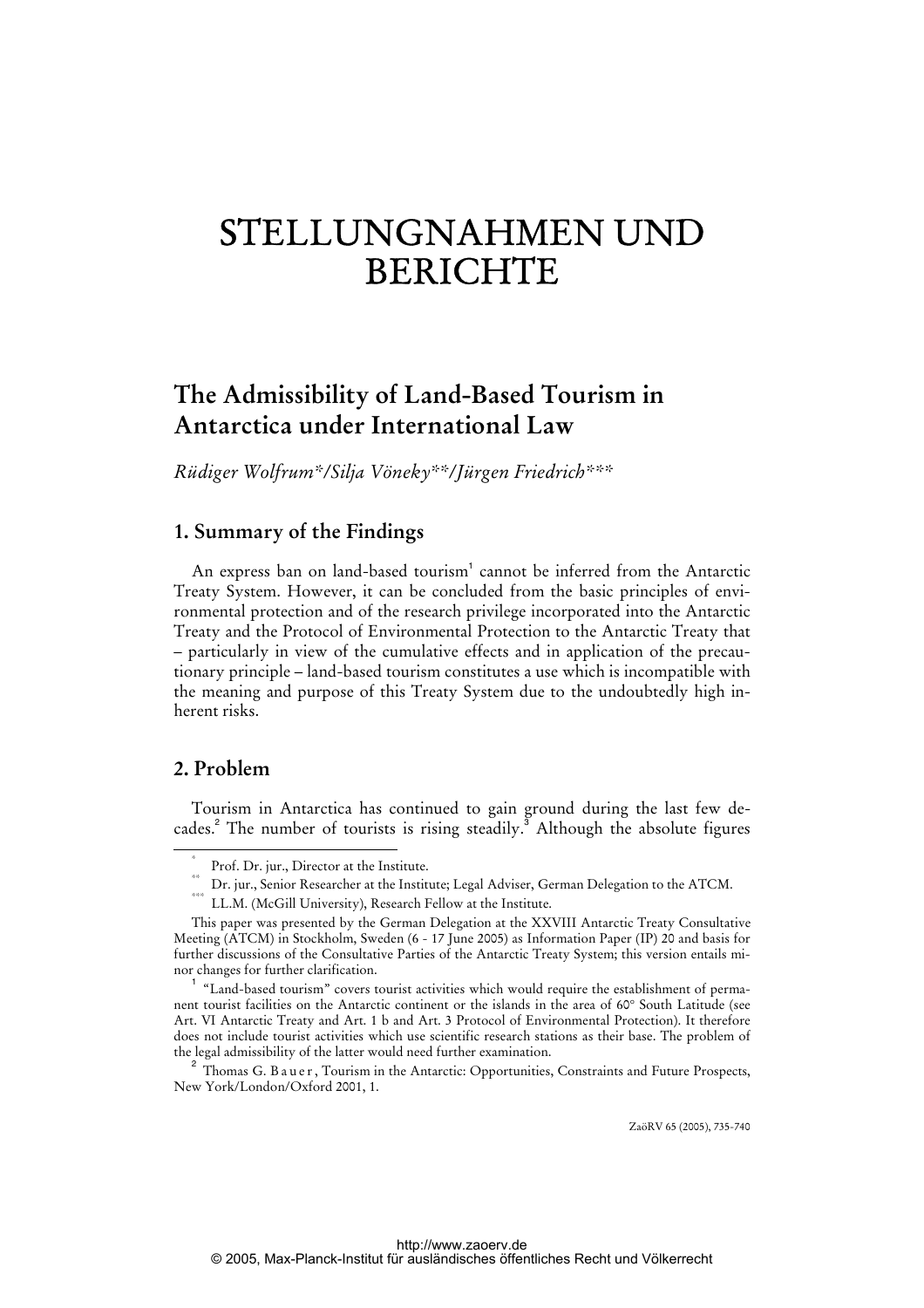have remained low in relative terms considering the size of Antarctica, tourism has already developed into a rapidly expanding and diversifying  $^4$  industry. $^5$ 

Just like any other human activity in Antarctica, tourism has a negative impact on the Antarctic environment.<sup>6</sup> Pollution (waste, transport) plays a key role, as does the damage done to Antarctica's flora (e.g., due to the mechanical destruction of mosses and lichens) and fauna (e.g., disturbance of animals in their breeding grounds).<sup>7</sup> Despite the continent's size, this can have a lasting impact on the ecosystems, as tourism is concentrated in certain areas and at certain times of the year and thus has a particularly detrimental impact on sensitive coastal areas.<sup>8</sup>

The establishment of land-based tourism facilities would further aggravate this problem. Land-based tourism differs from the current ship-based and air-borne tourism in that permanent facilities and camps would be built on the continent and the islands to provide accommodation for tourists. It would therefore involve the permanent presence of humans which could lead to greater damage to flora and fauna and thus to the Antarctic ecosystem.<sup>9</sup> Furthermore, the creation of an infrastructure would incur risks which go beyond the usual damage done by tourism.<sup>10</sup> Permanent land-based facilities would also inevitably increase the volume of transport of both tourists and supplies by ship and aircraft.

The introduction of pathogens is also problematic.<sup>11</sup> In addition, land-based tourism will most likely be concentrated in the region close to the coast which is partly ice-free in summer and which is also home to the overwhelming majority of the animals and plants, as well as to all research stations.<sup>12</sup> Not least for this reason, increased environmental damage – above all also due to the cumulative effects of tourist and scientific activities – is to be feared.<sup>13</sup>

ZaöRV 65 (2005)

 $\overline{3}$  For example, the number of tourists travelling to Antarctica by ship rose from approx. 15,000 in the 1980s to 84,000 in the 1990s. For these and other statistics cf. B a u e r (note 2), 91 et seq.; furthermore Laura Pineschi, Tourist Activities and the Protection of the Antarctic Environment: Current Obligations and Possible Future Developments, in: Francesco Francioni (ed.), International Environmental Law for Antarctica, Milano 1992, 175, 178; Kees Bastmeijer/Ricardo Roura, Regulating Antarctic Tourism and the Precautionary Principle, American Journal of International Law 98 (2004), 763 et seq.

<sup>4</sup> Cf. Bastmeijer/Roura (note 3), 765.

 $^5\,$  In 1998/99, a turnover of US\$ 39 million or more has been estimated, cf. B a u e r (note 2), 95; cf. also Davor Vidas, Antarctic Tourism: A Challenge to the Legitimacy of the Antarctic Treaty System?, IARP Publication Series, No. 6, 1992, 8-9.

<sup>6</sup> For the problems posed by tourism in general, cf. also Ian E. Nicholson, Tourism in Antarctica, in: Rüdiger Wolfrum (ed.), Antarctic Challenge II, Berlin 1986, 191, 193 et seq.; Jörn Axel K ä m m e r e r , Die Antarktis in der Raum- und Umweltschutzordnung des Völkerrechts, Berlin 1994, 121.

<sup>7</sup> Pineschi (note 3), 179; K ämmer er (note 6), 121.

 $^8$  Cf. Vidas (note 5), 9, 11.

<sup>9</sup>  $^{9}$  P i n e s c h i (note 3), 179.

Ibid.

<sup>&</sup>lt;sup>11</sup> Cf. N i c h o l s o n (note 6), 194.

 $K$  ä m m e r e r (note 6), 121.

<sup>&</sup>lt;sup>13</sup> B a s t m e i j e r / R o u r a (note 3), 765; N i c h o l s o n (note 6), 192, he spoke as early as 1985 of "worrying signs of cumulative adverse impacts" as a result of tourism.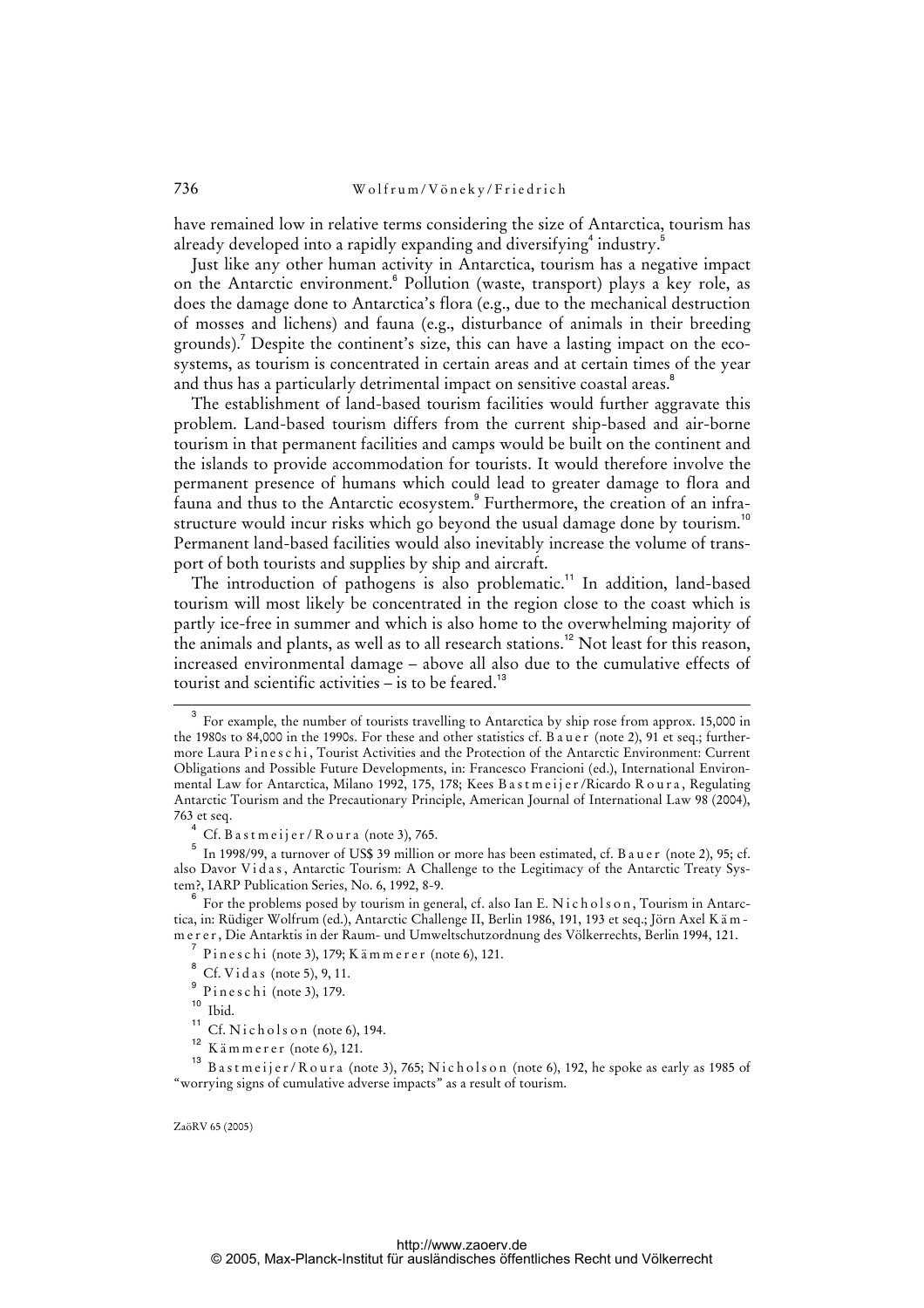#### **3. Legal Admissibility of Land-Based Tourism**

#### **3.1. Antarctic Treaty (AT)**

The non-admissibility of land-based tourism cannot be inferred from the AT on its own.

Rather, the Treaty assumes that such activities which serve peaceful purposes are, in principle, admissible (Art. I (1) of the AT). Under the Treaty System, activities such as tourism can be classified as a peaceful but "neutral use", because they are neither banned as activities of a military nature nor can they be regarded as a privileged activity. The latter category is reserved for research (cf. Art. II, III of the AT as well as Art. 2 of the Protocol of Environmental Protection<sup>14</sup>). However, it is clear from Art. I (2) of the AT that Antarctica is not exclusively restricted to research.

#### **3.2. Protocol of Environmental Protection**

Viewing the AT and the Protocol in conjunction gives grounds for assuming that land-based tourism may be regarded as non-admissible under international  $\ln \frac{1}{\pi}$ 

Although tourist activities are not banned completely under the AT, the Contracting Parties are urged under Art. X of the AT to ensure that any activity, also on the part of third parties, do not run contrary to the principles or purposes of the Treaty.<sup>15</sup> These principles include the possibility of permissible research activities and – as testified by the Protocol – protection of the Antarctic environment.<sup>16</sup> However, permitting land-based tourism, as a new form of tourism in qualitative terms, is contrary to both principles due to the special impact and risks involved.

#### **3.2.1. Restrictive Objectives of the Protocol (Art. 2 of the Protocol)**

In Art. 2 of the Protocol, the Antarctic ecosystem, including dependent and associated ecosystems, are placed under comprehensive and thus very far-reaching protection (ecosystem approach).<sup>17</sup> At the same time, Antarctica is designated a natural reserve, devoted to peace and science.

<sup>14</sup> 30 ILM 1461 (1991); Federal Law Gazette 1994 II 2478.

<sup>&</sup>lt;sup>15</sup> This also applies under Art. 3 of the Convention on the Conservation of Antarctic Marine Living Resources, 19 ILM 841, Federal Law Gazette 1982 II 420.

 $^3$  According to Georg D a h m /Jost D e l b r ü c k /Rüdiger W o l f r u m , Völkerrecht Volume I/2, Berlin 2002,  $2^{nd}$  edition, Section 138, 3.

 $^{17}$  Cf. in detail Jörg P o d e h l , Das Umweltschutzprotokoll zum Antarktisvertrag als Ergebnis der Verhandlungen über die Rohstoffnutzung in der Antarktis, Dissertation, Bonn 1993, 55.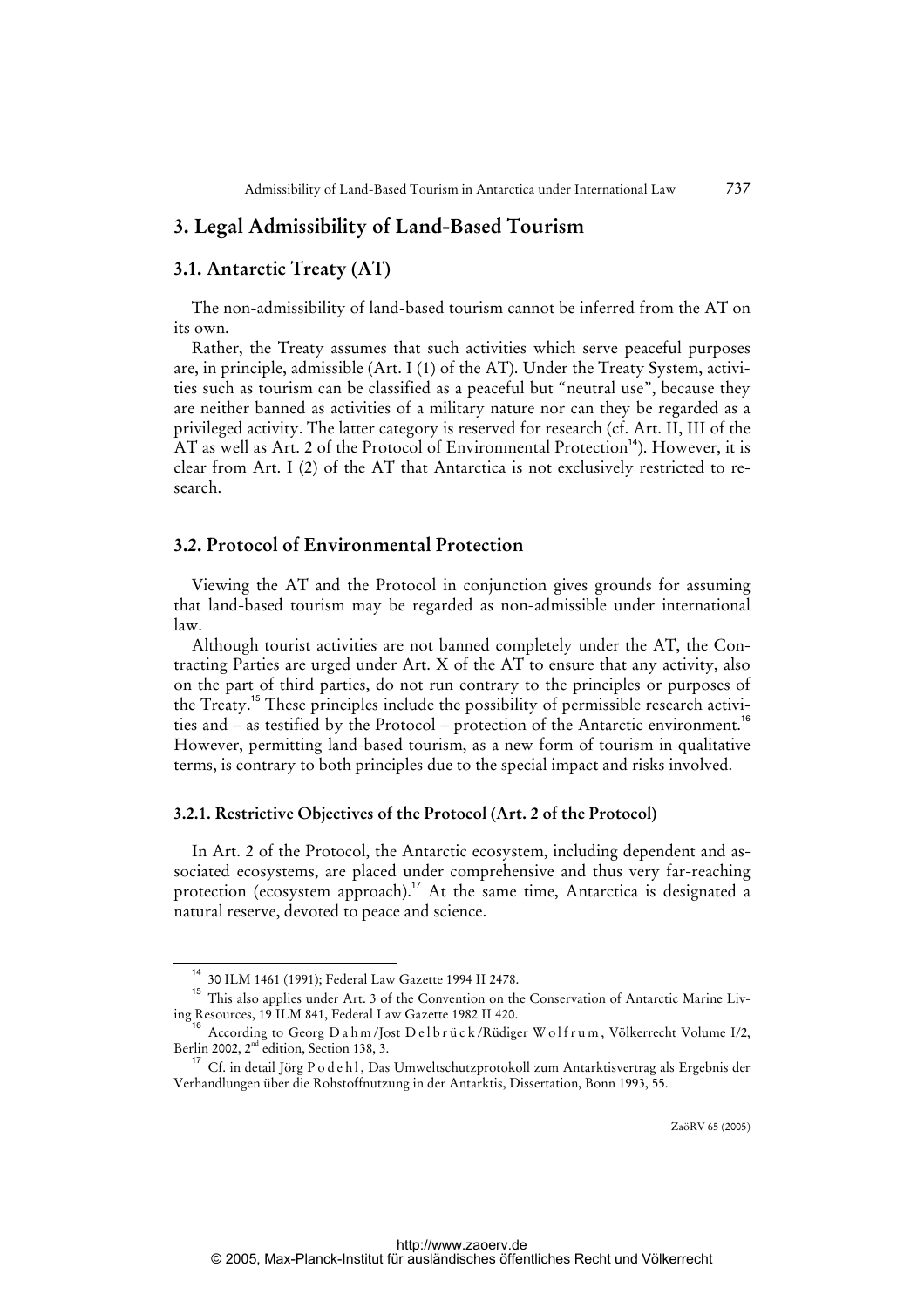#### 738 Wolfrum/Vöneky/Friedrich

#### **3.2.2. Violation of Environmental Principles (Art. 3 (4) in Conjunction with Art. 3 (1) of the Protocol)**

Although the Protocol – for example Art. 3 (4), 8 (2), 15 (1) (a) – expressly assumes that tourism in general is among the permitted activities, land-based tourism constitutes a new form of tourism which, in view of the precautionary principle, is not compatible with the environmental principles set forth in Art. 3 (1) of the Protocol due to the new risks it involves.

Under Art. 3 (4) of the Protocol, tourist activities must be conducted in a manner consistent with the principles enshrined in Art. 3 of the Protocol.<sup>18</sup> These include, going on from Art. 2 of the Protocol, the conservation of Antarctica's ecosystems for research and for their intrinsic value.<sup>19</sup>

As already stated, however, it can safely be assumed that land-based tourism will lead to a new kind of risk to the Antarctic environment. It could give rise to an environmental risk of an unprecedented magnitude due to the problems referred to, in particular the cumulative effects and the longevity of the effects on the highly sensitive ecosystems.

On the basis of the precautionary principle applicable in the Antarctic Treaty System, the Protocol should therefore be interpreted restrictively and as banning land-based tourism *per se*. Not only the extreme vulnerability of the Antarctic ecosystem but also the fact that the Contracting Parties have already applied the precautionary principle on one occasion, namely to restrict mineral resource activities,<sup>20</sup> would indicate that an application restricting certain tourist activities *per se* and thus a broad interpretation of the precautionary principle would be desirable. Furthermore, the application of the precautionary principle in the case of particularly dangerous activities whose impact has not yet been researched in depth, is in line with the proactive approach of the Antarctic Treaty System and in keeping with the objectives of the Protocol.<sup>21</sup> Besides of this it cannot be claimed that an environmental impact assessment (EIA) (Art. 8 (2) of the Protocol in connection with Annex I) which so far represents the main implementation of the precautionary principle, $^{22}$  can do full justice to this very principle, particularly with regard to

<sup>18</sup> Land-based tourism is an activity defined by Art. 3 (4) of the Protocol as it involves either expeditions to or with stations in Antarctica, i.e. constitutes an activity defined by Art. VII (5) of the AT for which notice must be given to the other Contracting Parties. This element of Art. 3 (4) of the Protocol is thus fulfilled. Under Art. 3 (4) (a) of the Protocol, activities should "take place in a manner consistent with the principles in this Article". This therefore mainly refers to the principles in Art. 3 (1) of the Protocol.

<sup>19</sup> Art. 3 (1) talks of the "intrinsic value of Antarctica, including its wilderness and aesthetic values".

<sup>&</sup>lt;sup>20</sup> Art. 7 of the Protocol can certainly be regarded as an expression of the precautionary principle. According to Laura Pineschi, The Madrid Protocol on the Protection of the Antarctic Environment and Its Effectiveness, in: Francesco Francioni/Tullio Scovazzi (eds.), International Law for Antarctica, The Hague/London/Boston 1996.

<sup>&</sup>lt;sup>21</sup> Cf. also B a s t m e i j e r / R o u r a (note 3), 772, 777 et seq.

<sup>&</sup>lt;sup>22</sup> Niels K r üger, Anwendbarkeit von Umweltschutzverträgen in der Antarktis, 2000, 22.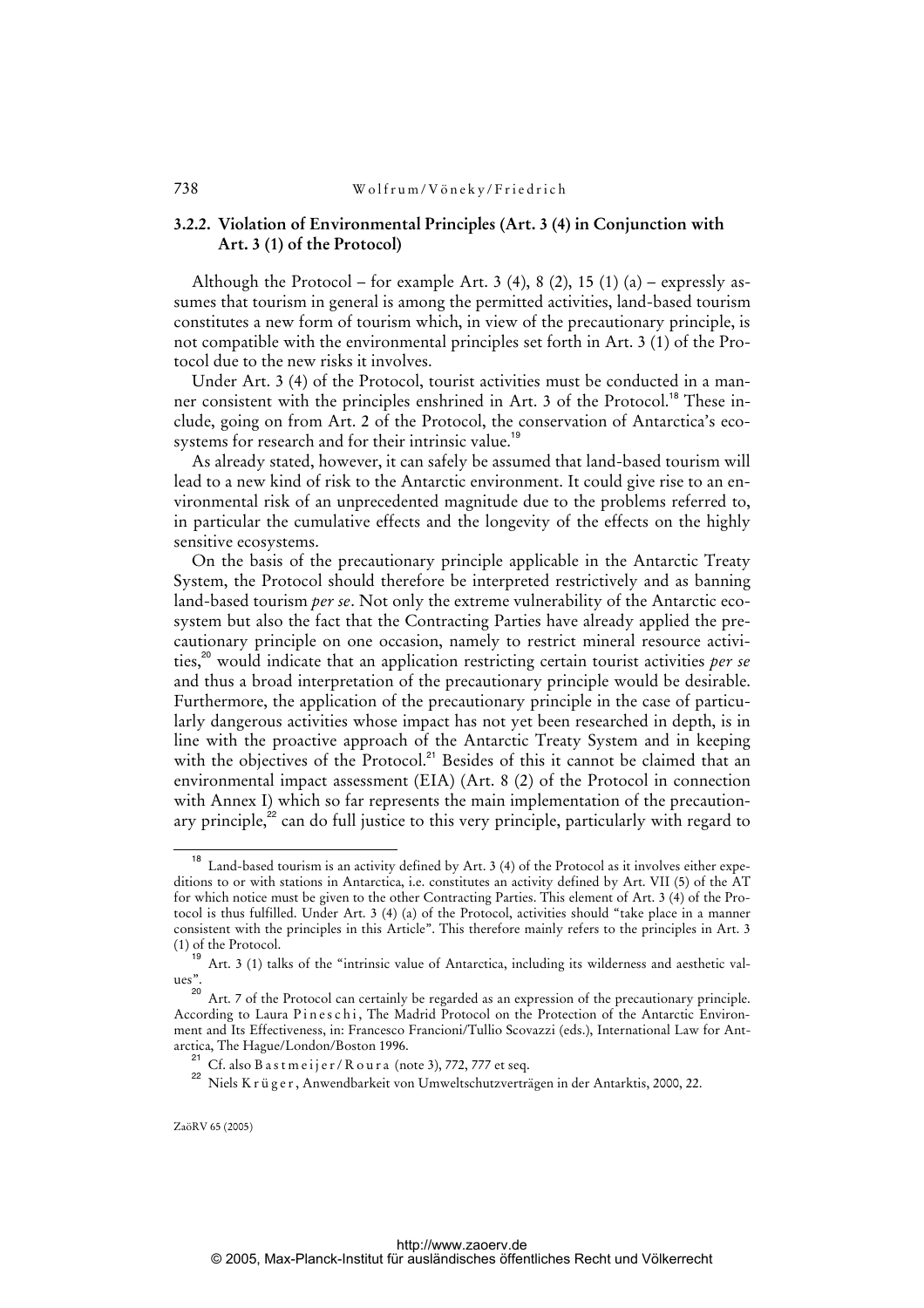land-based tourism. The real risks of this kind of tourism cannot be assessed adequately by an EIA. In particular, it is almost impossible, both in practical and conceptional terms, to gauge the cumulative effects in an EIA.<sup>23</sup>

Incidentally, the conclusion that, viewed as a whole, the AT and the Protocol give grounds for assuming that land-based tourism is non-admissible under international law<sup>24</sup> is also supported by other declarations under international law, such as the Guidelines on Biodiversity and Tourism Development within the framework of the Convention on Biological Diversity (CBD) which states: "In vulnerable ecosystems (...) tourism should be restricted and where necessary prevented."<sup>25</sup>

#### **3.2.3. Erosion of the Research Privilege and of the Balance between the Free dom to Carry Out Research and Environmental Protection (Art. 3 (4) (a) in Conjunction with Art. 3 (1), (3) and Art. 2 of the Protocol)**

Furthermore, the actual convergence or indeed parity of status of land-based tourism and research with regard to environmental damage and the actual hindrance of research in key areas will also inadmissibly erode and restrict the research privilege laid down in the AT and set forth in greater detail particularly in Art. 2 and 3 (1), (3) of the Protocol.

In numerous AT provisions, $^{26}$  and particularly at the heart of the Protocol, $^{27}$  research is granted privileges by the Antarctic Treaty System. If one looks at this privilege in conjunction with the comprehensive approach to environmental protection contained in Art. 3 (1) of the Protocol, one can discern a fine balance between environmental protection and the freedom to research in the Protocol which consists in allowing research activities under strict conditions.<sup>28</sup> This is not only in keeping with the main objective of the AT, namely to allow more research, but is also justified by the recognized benefits of research for the common good.<sup>29</sup>

Permanent land-based tourist facilities would obtain a factual status similar to that of research stations in the Antarctic. When it comes to risks to the environment, we can probably assume that tourism causes greater damage to the environ-

ZaöRV 65 (2005)

 $23$  B a s t m e i j e r / R o u r a (note 3) write, "In our view, the assessment of cumulative impacts is one of the gaps in the existing EIA process as applied to Antarctic activities."

More restrictive B a s t m e i j e r / R o u r a (note 3), 773.

<sup>&</sup>lt;sup>25</sup> CBD Guidelines on Biodiversity and Tourism Development, UNEP/CBD/COP/7/21, Annex, para. 45; cf. <<http://www.biodiv.org/programmes/socio-eco/tourism/guidelines.asp>>.

For example in Art. II and Art. III of the AT.

<sup>&</sup>lt;sup>27</sup> Cf. Art. 2, 3 (1) and (3) of the Protocol.

<sup>&</sup>lt;sup>28</sup> Every research activity must comply with Art. 3 (4) of the Protocol and, for example, go through the process of environmental screening and impact assessments set forth in Art. 8 (2) of the Protocol.

<sup>&</sup>lt;sup>29</sup> In Art. 3 (1) of the Protocol, research is referred to as "essential to understanding the global environment".